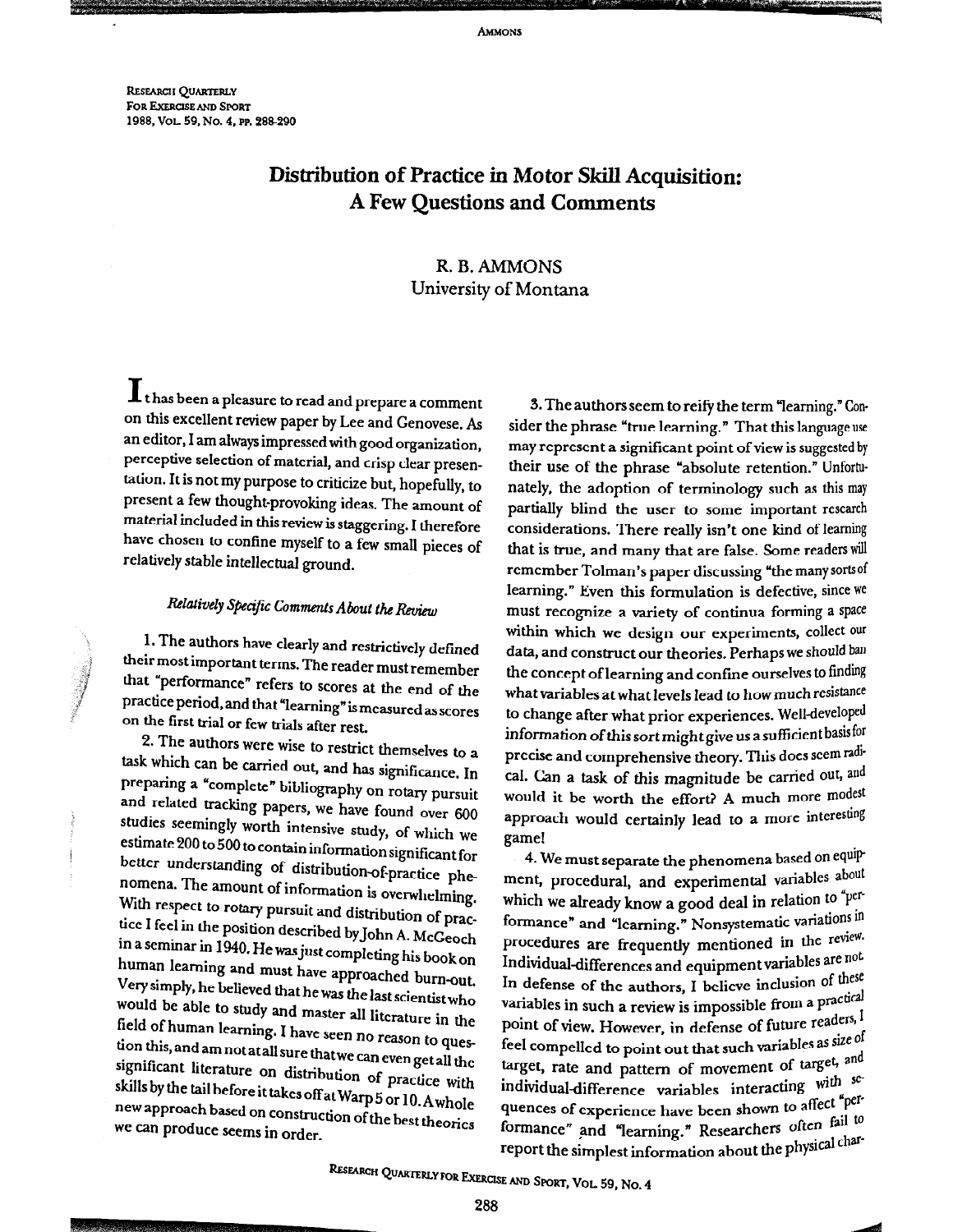acteristics of their equipment. They didn't 30 years ago and they don't now.

5. Failure to utilize what is already known about response variables can lead to questionable results. In Figure <sup>1</sup> (Bourne-Archer curves) of the review, one can see that the shapes of the postrest curves are different, and therefore that the processesare different. Whatto do about the "learning" measure in the face of systematic differences in amount of warming up? It is also now wellknown that the prerest decremental factor takes at least 10 to 20 min to disappear fairly completely. With a 5-min rest, you still have prerest decrement present, greater amounts with greater prerest massing of practice. So, we have an interaction of work decrement with "learning." How to measure "learning" uncomplicated by varying amounts of prerest work decrement still present?

6. Distribution-of-practice research has not "virtually stopped." Lots of work is being done with the pursuit rotor.In part, publication is slow or nonexistent because ofthe extreme complexity ofthe phenomenaunderlying those commonly studied in the past. A small example comes to mind from our own laboratory. One might think that, as the duration of trials is decreased, the shape of the given intratrial curve would simply be that of the corresponding portion of curves for trials of longer duration. This is simply not the case. In fact as we decreased trial durations below20sand correspondingly decreased rests, we found large and unpredictable variations in slope of intratrial curves. The complexity of the changes has puzzled us to distraction.

for including none<br>review, but readers in<br>expect to understand<br>have agreed about for<br>lead would not be to<br>include to contract and<br>ing" are well-prese<br>strengths and weak<br>accept the assigned<br>accept the assigned  $7.$  In (2.) I mentioned that rotary pursuit and closely related literature runs into the hundreds of items. It seems only fair to turn around and make suggestions as to specific research programs the interested reader might wish to look into. My first suggestion is to look up all publications by R. B. Payne and colleagues, and watch for new papers. Payne's work is solid and often quite original. Several papers are listed in the present review article. My second suggestion is to do one's best to run down every paper and book in which Hans Eysenck and colleagues have published work on rotary pursuit and related skills. There must be good and sufficient reasons for including none of Eysenck's papers in the present Teview, but readers will need to read these papersif they expect to understand the field. Although Eysenck and I have agreed about few aspects of distribution of practice, I feel impelled to call out, "Where are you Hans? The field would not be the same without your work!" ations by R. B. Payne and colleague papers. Payne's work is solid an Several papers are listed in the Jy second suggestion is to do onery paper and book in which Han Several papers are listed in the Jy second suggestion is Expect to run<br>
Expect and<br>
that they contract that they<br>
interestions found this<br>
the present as all the i<br>
apers if they<br>
senck and I General T<br>
interest and T<br>
interest associated<br>
ork!"
associated<br>
ork!"
associated<br>
ork

8. The m<br>8. The m<br>ing" are we<br>strengths as<br>accept the . 8. The meta-analyses of "performance" and of "learning" are well-presented and seem to have the usual strengths and weaknesses. Assuming that you wish to accept the assigned meanings of "performance" and

"learning," it is well established by the analyses that performance level is inversely affected by degree of massing, as is learning. Further, the effect of distribution of practice on learning is much smaller than the effect on performance. Presumably, these findings should make. writing of books and review articles less difficult and statements about effects of distribution of practice less controversial. It is quite useful to have such clear and clean examples of meta-analysis in the literature.

Personally, I have some misgivings about the use of meta-analyses in this review and in general. My mispivings are notlogical but are to some extent feelings about research strategy. First, I would have bought the conclusions anyway, simply on the basis of published research. So what have the meta-analyses done for me? Second, the meta-analyses seem to have given me a false sense of security about the generality of the effects and their size. I have to shake off the belief that effects of distribution of practice can be found in performance and learning of any skill. Third, the meta-analyses have deflected my any skill. Third, the meta-analyses have denoted by determining what levels of which variables affect performance and learning in what ways. Fourth, I may forget that "performance" and "learning" have very special, restricted meanings in this situation. I could even end up applying my findings in gloriously general ways.

In fairness to meta-analysis, <sup>I</sup> must say thatnone ofthe . above outcomes can logically be blamed on it. Unfortunately, like other exciting new techniques, meta-analysis : seems to have the above effects on many who come into contactwith it. Sadly, itisno substitute for large amounts ; of perceptively planned, systematically conceived, timeand-effort-consuming research.

Heffort-consuming research.<br>9. Lee and Genovese include an excellent section: toward the end of their paper. "Other Factors" presents a descriptive review and often a qualitative analysis of some results which don't reduce to "effect sizes." Such a section should appear in every meta-analysis paper, stretching the thinking of the authors, and reassuring us that they don't really believe everything can be reduced. to <sup>a</sup> number and forced into <sup>a</sup> distribuuon or scale. <sup>I</sup> to a number and forced into a disdited onfound this relatively short part of the paper.<br>as all the rest put together.

# General Thoughts Stimulated By and Related To the Review

Related Phenomena. Although theyare not necessarily associated with effects of distribution of practice, there are various phenomena with which the serious researcher may wish to become acquainted. They have been felt to have similarities to skills distribution phenomena that should not be neglected.

Research Quarterly for Exercise and Sport, Vol. 59, No.4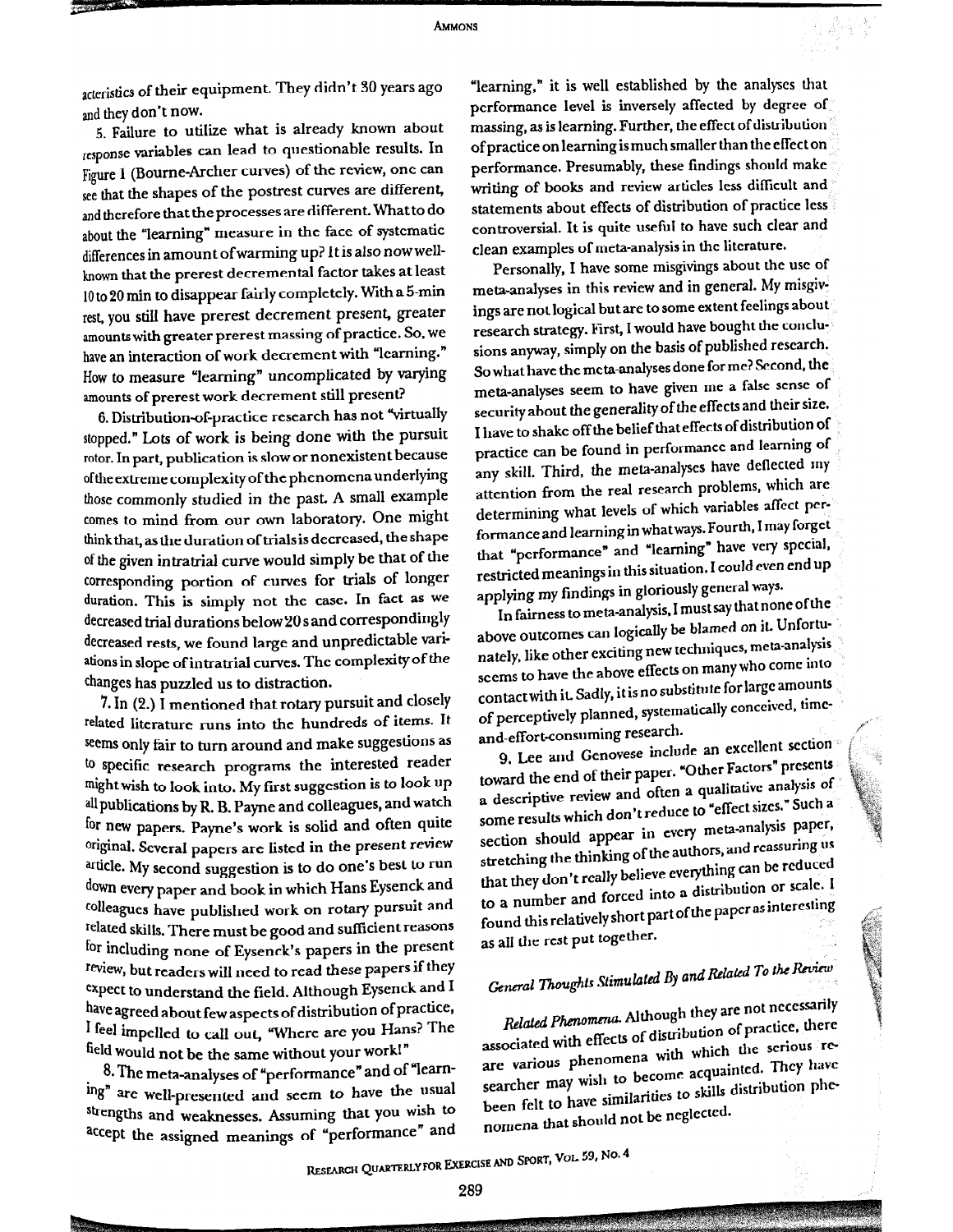Stabilized retinal image. When images can be held in the same position on the retina by various devices, these images literally disappear as a function of duration of exposure and appear again later after "rest" away from the image and apparatus. The effect is startling. Something like this happens when one practices a task continuously. Even partial disappearance or distortion of the stimulus could produce a performance decrement. Distortion of response-produced cues could have a deleterious effect on the production of a skilled response. Sensory adaptation could have the same sorts of effects.

Reversible perspective. We included a self-administered lab task for home-study students on remote ranches. Students established some control over reversals of a Necker cube, then practiced 15 min a day for 5 days at speeding up the reversals. Typically within the first or second session reports came that the cube was breaking down into parts, that it took effort to keep it together as a unitary experience of a cube, as well as to speed up its reversals. Even partial disintegration of the cube was often accompanied by an experience of nausea. We felt we had clear evidence that organization and maintenance of the figure took energy (effort), and disintegration of a part of the individual's perceptual world led to actual physiological upset. Clearly, the perceptual organization of a patterned skill will take energy, will partially disintegrate with continuing performance, and may well be accompanied by physiological disturbance.

### Where Can Distribution-of-Practice Research Go?

Hoping that the reader will indulge me, I would like finally to mention briefly a number of issues not falling clearly into the earlier sections, but seemingly of considerable importance to the conduct of distribution-ofpractice research.

Note 1: Conceptualize variables as continuous. Several currently used variables are not satisfactory.

Note 2: Develop more nearly continuous micromeasures of important aspects of skilled behavior. Use high-resolution video cameras and display monitors with singleframe and slow-motion, accompanied by direct computer recording of data.

Note 3: Improve computer skills to make possible analysis of patterns in space and time. Unfortunately, we are faced with quite unfriendly computer systems and frequent computer changes while we are attempting to concentrate on intelligent design of studies and collection of data.

*Note 4:* Develop and maintain our mathematical skills. We must convince ourselves and our students that we need at least as much general proficiency in mathematics as do physicists.

Note 5: Address problems of computer search and retrieval. Working with closed data systems and with static procedures we have been spoiled rotten. Long-term bibliographic work demands rigorous general theories of behavior and measures we haven't even dreamed of. We are faced with analysis of constantly changing and redefined concepts in universes without boundaries.

Note 6: Learn to construct segments of rigorous theories for our own use. Remember, as do Lee and Genovese quite well, to define terms so that appropriate precision of identification and measurement are achieved. Don't let equipment determine the variables you wish to study! Note 7: Seriously consider intensive study of the single case, i. e., an idiographic approach. In our laboratory we have found repeatedly that combination of data across subjects or across time obscures processes fatally or nearly so.

Note 8: Look for new design approaches, to open closed and even unimagined avenues of research. Our work $^{\rm l}$ with "alternating" designs, with cross-limb transfer, and with graphic representations of interactions of complex processes has proved enormously stimulating of new ideas for us.

Note 9: Obtain subjective reports by trained subjects whenever possible. The experimenter should always be a subject, usually the first. At all stages of research, the experimenter must be empathetic, sensitive, and perceptive to obtain the most valuable information.

Note 10: Report your results, even though you are puzzled. Clearly indicate the uncertainties from your point of view.

Note 11: Learn to approach your science as a game. You don't have to win or lose a game to enjoy it thoroughly.

#### Footnote

<sup>1</sup>All through these comments, I mention work in progress or completed, but not published in full. Rather than try to set up an inappropriate reference section, let me invite anyone interested in a specific item to write or telephone me so I can supply appropriate information if it is available.

R. B. Ammons is professor emeritus at the University of Montana, and has been responsible for the motor skills laboratories since 1946.